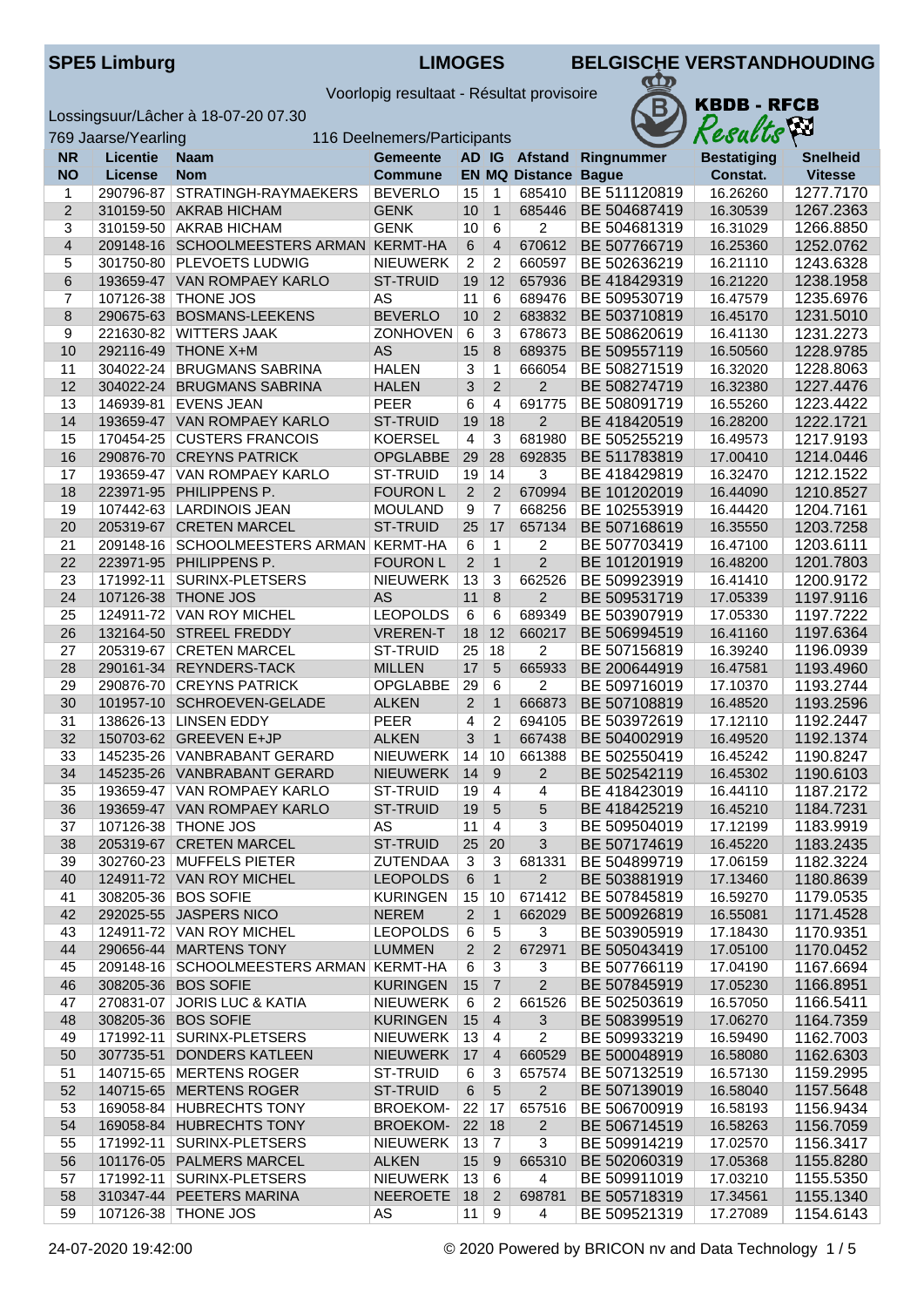**KBDB - RFCB** 

Results

 $\pi$ 

B

Voorlopig resultaat - Résultat provisoire

Lossingsuur/Lâcher à 18-07-20 07.30

769 Jaarse/Yearling 116 Deelnemers/Participants

| <b>NR</b> | <b>Licentie</b> | <b>Naam</b>                    | <b>Gemeente</b> | AD IG           |                 |                             | Afstand Ringnummer  | <b>Bestatiging</b> | <b>Snelheid</b> |
|-----------|-----------------|--------------------------------|-----------------|-----------------|-----------------|-----------------------------|---------------------|--------------------|-----------------|
| <b>NO</b> | <b>License</b>  | <b>Nom</b>                     | <b>Commune</b>  |                 |                 | <b>EN MQ Distance Bague</b> |                     | Constat.           | <b>Vitesse</b>  |
| 60        |                 | 188590-22 VREYS IAN & PETER    | <b>ORDINGEN</b> | 10              | $\overline{4}$  | 657435                      | BE 507121419        | 16.59250           | 1154.5763       |
| 61        |                 | 290820-14 GOORTS WILLY         | HERK-DE-        | 11              | $\overline{2}$  | 666453                      | BE 504273619        | 17.07279           | 1154.1011       |
| 62        |                 | 301747-77 ODEURS LUC           | <b>ORDINGEN</b> | 12              | $\overline{5}$  | 657782                      | BE 507232719        | 17.01029           | 1151.8850       |
| 63        |                 | 310485-85 TELEN ROBERT         | NIEL BIJ        | 6               | 2               | 689529                      | BE 506002619        | 17.28400           | 1151.7745       |
| 64        |                 | 146939-81 EVENS JEAN           | <b>PEER</b>     | $6\phantom{1}6$ | $\overline{2}$  | $\overline{2}$              | BE 508093819        | 17.30460           | 1151.4870       |
| 65        |                 | 132931-41 CLAESEN A+KOEN       | <b>WELLEN</b>   | 4               | 2               | 663085                      | BE 511607819        | 17.06259           | 1150.3272       |
| 66        |                 | 124911-72 VAN ROY MICHEL       | <b>LEOPOLDS</b> | $6\phantom{1}6$ | $\overline{2}$  | $\overline{4}$              | BE 503881619        | 17.29200           | 1150.1930       |
| 67        |                 | 145235-26 VANBRABANT GERARD    | <b>NIEUWERK</b> | 14              | $\overline{2}$  | $\overline{3}$              | BE 502550519        | 17.05021           | 1150.1700       |
| 68        |                 | 291762-83 HOES ADRI-JAN        | <b>MAASEIK</b>  | 22              | 14              | 704642                      | BE 505930219        | 17.42580           | 1149.5601       |
| 69        |                 | 290820-14 GOORTS WILLY         | HERK-DE-        | 11              | $\overline{1}$  | $\overline{c}$              | BE 504280819        | 17.10229           | 1148.3013       |
| 70        |                 | 300709-09 WINDMOLDERS ROBERT   | <b>SCHAKKEB</b> | $\overline{2}$  | $\overline{2}$  | 665440                      | BE 509902519        | 17.09450           | 1147.8051       |
| 71        |                 | 301747-77 ODEURS LUC           | <b>ORDINGEN</b> | 12              | 8               | $\overline{2}$              | BE 507230119        | 17.03349           | 1146.7975       |
| 72        |                 | 132164-50 STREEL FREDDY        | <b>VREREN-T</b> | 18              | $\overline{1}$  | $\overline{2}$              | BE 506583919        | 17.05460           | 1146.6746       |
| 73        |                 | 121004-45 JOOKEN ALAIN         | <b>STEVOORT</b> | $\mathbf{1}$    | 1               | 667547                      | BE 502515319        | 17.13290           | 1144.0721       |
| 74        |                 | 210631-44 BRUNINX ROGER        | <b>GENOELSE</b> | 2               | $\overline{2}$  | 667350                      | BE 503410419        | 17.13230           | 1143.9305       |
| 75        |                 | 132164-50 STREEL FREDDY        | <b>VREREN-T</b> | 18              | 14              | $\overline{3}$              | BE 506585219        | 17.07420           | 1142.8371       |
| 76        |                 | 229620-21 CHRISTIAENS NICO     | <b>WALTWILD</b> | $\overline{4}$  | 3               | 672187                      | BE 504962319        | 17.18130           | 1142.7541       |
| 77        |                 | 291364-73 FORIER LOUIS         | <b>STOKROOI</b> | $\overline{7}$  | 6               | 673522                      | BE 507852519        | 17.19270           | 1142.6279       |
|           |                 | 101176-05 PALMERS MARCEL       | <b>ALKEN</b>    |                 |                 | $\overline{2}$              |                     | 17.12218           | 1142.4311       |
| 78        |                 |                                |                 | 15              | 10              | 668509                      | BE 502070419        |                    |                 |
| 79        |                 | 309603-76 MERCKEN-RUBENS       | <b>RIJKHOVE</b> | $\overline{7}$  | $\overline{5}$  |                             | BE 502945119        | 17.15210           | 1142.0671       |
| 80        |                 | 109441-25 GEELEN LEON+JENS     | VELDWEZE        | $\overline{2}$  | 2               | 675975                      | BE 505803119        | 17.22080           | 1141.5925       |
| 81        |                 | 291255-61   LOOCKX-VERBRUGGEN  | <b>TESSENDE</b> | $\overline{2}$  | $\overline{2}$  | 673610                      | BE 507653519        | 17.20401           | 1140.4200       |
| 82        | 307735-51       | <b>DONDERS KATLEEN</b>         | <b>NIEUWERK</b> | 17              | 11              | $\overline{2}$              | BE 500054919        | 17.10100           | 1138.5159       |
| 83        |                 | 292116-49 THONE X+M            | AS              | 15              | 14              | 2                           | BE 509540419        | 17.35560           | 1137.7077       |
| 84        |                 | 161491-83 LINDEKENS JEAN       | <b>TONGEREN</b> | $\overline{7}$  | 5               | 662001                      | BE 500998419        | 17.12040           | 1137.3285       |
| 85        |                 | 214355-82 VANGELOVEN JAAK      | <b>NEEROETE</b> | $\sqrt{5}$      | 5               | 701469                      | BE 505768219        | 17.46561           | 1137.0225       |
| 86        |                 | 291762-83 HOES ADRI-JAN        | <b>MAASEIK</b>  | 22              | $\overline{1}$  | $\overline{2}$              | BE 505926519        | 17.49520           | 1136.7638       |
| 87        |                 | 305722-75 NOELS GERT           | <b>HAM</b>      | 12              | 3               | 684216                      | BE 503842919        | 17.32010           | 1136.5400       |
| 88        |                 | 107126-38 THONE JOS            | <b>AS</b>       | 11              | $\overline{7}$  | 5                           | BE 509521119        | 17.36589           | 1135.9091       |
| 89        |                 | 101176-05 PALMERS MARCEL       | <b>ALKEN</b>    | 15              | $\overline{2}$  | 3                           | BE 502063719        | 17.16478           | 1133.7999       |
| 90        |                 | 169058-84 HUBRECHTS TONY       | <b>BROEKOM-</b> | 22              | 19              | 3                           | BE 506702619        | 17.10133           | 1133.2152       |
| 91        |                 | 290675-63 BOSMANS-LEEKENS      | <b>BEVERLO</b>  | 10              | $\overline{7}$  | $\overline{2}$              | BE 503720819        | 17.33520           | 1132.4222       |
| 92        |                 | 290501-83 BOLLAERS PATRICK&JOR | DIETS-HE        | $6\phantom{1}6$ | $\overline{4}$  | 659185                      | BE 506844719        | 17.12110           | 1132.2636       |
| 93        |                 | 229148-34 SENDEN DANNY         | HERK-DE-        | $\overline{2}$  | 1               | 666647                      | BE 510606719        | 17.19160           | 1131.3163       |
| 94        |                 | 307735-51 DONDERS KATLEEN      | <b>NIEUWERK</b> | 17              | 14              | $\overline{3}$              | BE 500050819        | 17.14120           | 1130.6556       |
| 95        |                 | 161491-83 LINDEKENS JEAN       | <b>TONGEREN</b> | $\overline{7}$  | $\overline{2}$  | $\overline{2}$              | BE 500994119        | 17.15510           | 1129.9838       |
| 96        |                 | 290876-70 CREYNS PATRICK       | OPGLABBE        | 29              | 14              | 3                           | BE 511783019        | 17.43200           | 1129.6223       |
| 97        |                 | 153495-41 VANSPAUWEN-BEURS     | HOESELT         |                 | $1 \mid 1 \mid$ |                             | 668453 BE 500370019 | 17.22388           | 1127.9115       |
| 98        |                 | 309192-53 LEETEN STEFAN        | <b>HEUSDEN</b>  | 6               | $\overline{1}$  | 682522                      | BE 503610519        | 17.36490           | 1124.7582       |
| 99        |                 | 291255-61   LOOCKX-VERBRUGGEN  | <b>TESSENDE</b> | $\overline{2}$  | $\mathbf{1}$    | $\overline{2}$              | BE 507651219        | 17.29251           | 1123.7728       |
| 100       |                 | 292025-55 JASPERS NICO         | <b>NEREM</b>    | $\overline{2}$  | $\overline{2}$  | $\overline{2}$              | BE 500924019        | 17.19221           | 1123.2857       |
| 101       |                 | 227558-93 JANS ARNOULD         | <b>TONGEREN</b> | 4               | 4               | 660778                      | BE 506913819        | 17.18371           | 1122.5916       |
| 102       |                 | 309304-68 KLINGELEERS DAVY     | <b>NEEROETE</b> | $\sqrt{5}$      | $\overline{4}$  | 699583                      | BE 505766419        | 17.53312           | 1121.9897       |
| 103       |                 | 291762-83 HOES ADRI-JAN        | <b>MAASEIK</b>  | 22              | 12              | 3                           | BE 505931819        | 17.59470           | 1118.8642       |
| 104       |                 | 192756-17 STULENS JEAN-MARIE   | <b>MAL-TONG</b> | $\mathbf{1}$    | $\overline{1}$  | 662902                      | BE 506825219        | 17.23330           | 1116.8427       |
| 105       |                 | 290796-87 STRATINGH-RAYMAEKERS | <b>BEVERLO</b>  | 15              | 15              | $\overline{2}$              | BE 511125519        | 17.44230           | 1115.6064       |
| 106       |                 | 290820-14 GOORTS WILLY         | HERK-DE-        | 11              | $\overline{7}$  | $\overline{3}$              | BE 504279519        | 17.28459           | 1113.0460       |
| 107       |                 | 205319-67 CRETEN MARCEL        | <b>ST-TRUID</b> | 25              | 16              | 4                           | BE 507169019        | 17.21290           | 1110.9933       |
| 108       |                 | 305722-75 NOELS GERT           | HAM             |                 | $12$ 11         | $2^{\circ}$                 | BE 503847819        | 17.45560           | 1110.8605       |
| 109       |                 | 309645-21 REYNAERTS STEPHEN    | <b>VELM/ST</b>  | $\mathbf{1}$    | 1               | 650492                      | BE 506439819        | 17.15380           | 1110.7496       |
| 110       |                 | 117642-78 BERTRAND JOZEF       | <b>RUTTEN</b>   | $\overline{5}$  | $\overline{2}$  | 658093                      | 00 506601419        | 17.22560           | 1109.8937       |
| 111       |                 | 113660-73 GERIMONT ERIK        | <b>HASSELT</b>  | 15              | $\overline{7}$  | 669764                      | BE 500065419        | 17.33280           | 1109.8608       |
| 112       |                 | 205319-67 CRETEN MARCEL        | ST-TRUID        | $25$ 21         |                 | 5                           | BE 507167419        | 17.22100           | 1109.7112       |
| 113       |                 | 132164-50 STREEL FREDDY        | <b>VREREN-T</b> | 18              | $\overline{4}$  | 4                           | BE 506584119        | 17.25290           | 1108.7078       |
| 114       |                 | 308205-36 BOS SOFIE            | <b>KURINGEN</b> | 15              | $\mathbf{3}$    | $\overline{4}$              | BE 508399719        | 17.35570           | 1108.0320       |
| 115       |                 | 205319-67 CRETEN MARCEL        | ST-TRUID        | 25              | 15              | 6                           | BE 102351519        | 17.23410           | 1106.8763       |
| 116       |                 | 140715-65 MERTENS ROGER        | ST-TRUID        | 6               | $6\phantom{1}6$ | 3                           | BE 507132019        | 17.24350           | 1105.9409       |
| 117       |                 | 189479-38 ADRIAENS SERAFIN     | <b>PAAL</b>     | 10              | 5               | 677982                      | BE 506244519        | 17.43130           | 1105.6157       |
| 118       |                 | 107442-63 LARDINOIS JEAN       | <b>MOULAND</b>  | 9               | $\,6\,$         | $\overline{2}$              | BE 114777819        | 17.34490           | 1104.8902       |
|           |                 |                                |                 |                 |                 |                             |                     |                    |                 |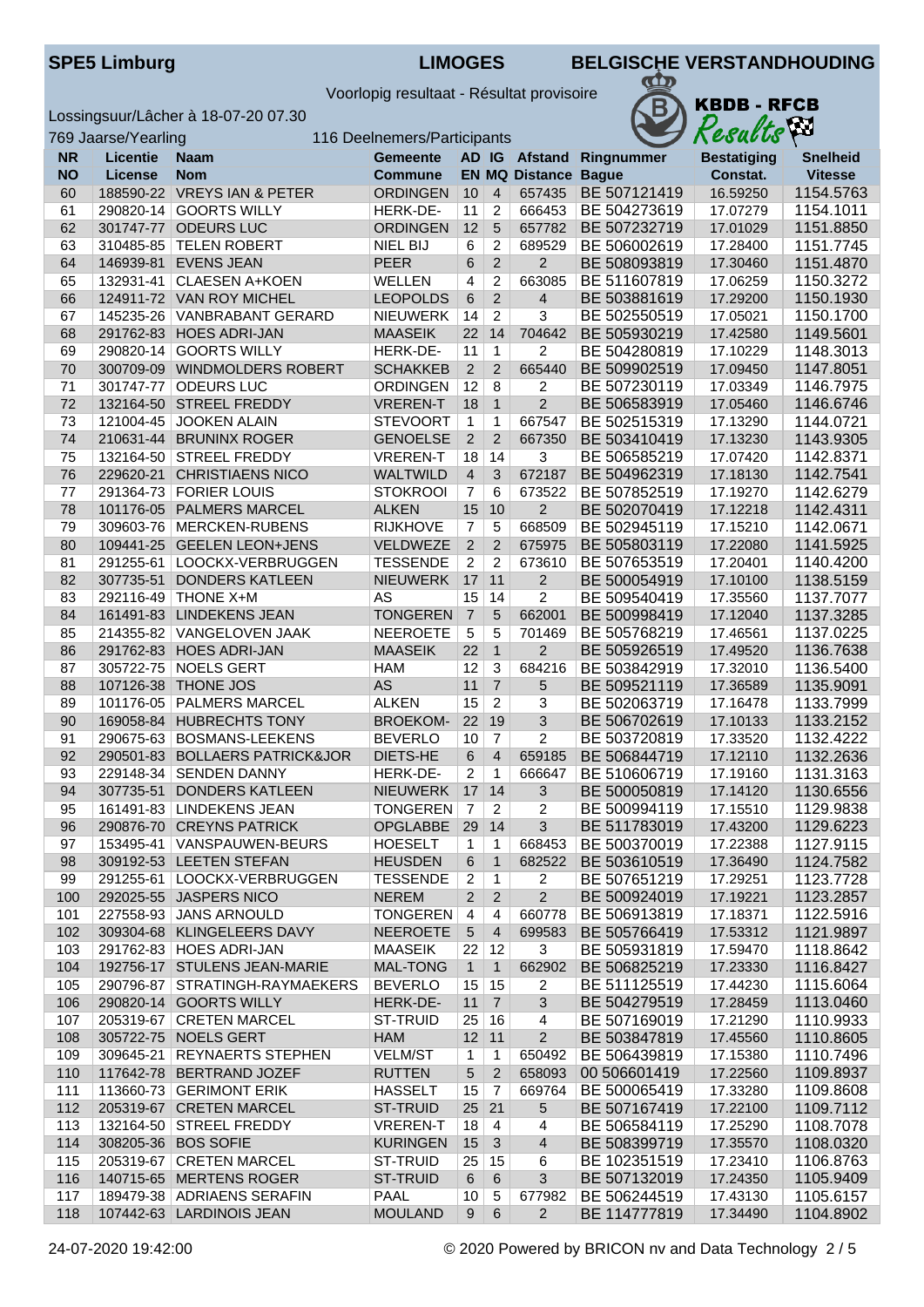Voorlopig resultaat - Résultat provisoire

Lossingsuur/Lâcher à 18-07-20 07.30



|            | 769 Jaarse/Yearling |                                                      | 116 Deelnemers/Participants  |                |                 |                             |                              | Results              | Yю                     |
|------------|---------------------|------------------------------------------------------|------------------------------|----------------|-----------------|-----------------------------|------------------------------|----------------------|------------------------|
| <b>NR</b>  | <b>Licentie</b>     | <b>Naam</b>                                          | <b>Gemeente</b>              |                |                 | AD IG Afstand               | Ringnummer                   | <b>Bestatiging</b>   | <b>Snelheid</b>        |
| <b>NO</b>  | <b>License</b>      | <b>Nom</b>                                           | Commune                      |                |                 | <b>EN MQ Distance Bague</b> |                              | Constat.             | <b>Vitesse</b>         |
| 119        | 290493-75           | <b>JORSSEN PAUL</b>                                  | LAUW                         | 5              | 4               | 655858                      | BE 506721919                 | 17.23401             | 1104.7549              |
| 120        |                     | 308205-36 BOS SOFIE                                  | <b>KURINGEN</b>              | 15             | 11              | 5                           | BE 507847219                 | 17.38250             | 1103.5398              |
| 121        |                     | 193659-47   VAN ROMPAEY KARLO                        | ST-TRUID                     | 19             | 17              | 6                           | BE 418424219                 | 17.26390             | 1102.7168              |
| 122        | 292116-49           | <b>THONE X+M</b>                                     | <b>AS</b>                    | 15             | 12              | 3                           | BE 509557019                 | 17.55170             | 1102.5002              |
| 123        |                     | 220939-70 DUELEN THEO                                | <b>WALTWILD</b>              | 3              | $\overline{c}$  | 672852                      | BE 500242519                 | 17.42050             | 1099.2817              |
| 124        |                     | 291364-73 FORIER LOUIS                               | <b>STOKROOI</b>              | $\overline{7}$ | $\overline{4}$  | $\overline{2}$              | BE 507851619                 | 17.42520             | 1098.9699              |
| 125        |                     | 118750-22 GEURTS GERRY                               | <b>ZUTENDAA</b>              | $\overline{2}$ | 2               | 681786                      | BE 504754619                 | 17.50290             | 1098.7982              |
| 126        |                     | 291762-83 HOES ADRI-JAN                              | <b>MAASEIK</b>               | 22             | 18              | 4                           | BE 505932519                 | 18.11460             | 1097.9723              |
| 127        |                     | 132589-87   SOMERS WILLY                             | <b>BILZEN</b>                | 6              | 6               | 673456                      | BE 512403619                 | 17.44121             | 1096.4737              |
| 128        | 290876-70           | <b>CREYNS PATRICK</b>                                | <b>OPGLABBE</b>              | 29             | 15<br>12        | 4<br>$\overline{4}$         | BE 509710819                 | 18.02050             | 1096.1134              |
| 129        |                     | 169058-84 HUBRECHTS TONY                             | <b>BROEKOM-</b><br><b>AS</b> | 22<br>11       | $\mathbf{3}$    |                             | BE 506704519<br>BE 509533919 | 17.30022             | 1095.7930<br>1095.7717 |
| 130<br>131 |                     | 107126-38 THONE JOS<br>113308-12 MENTEN TONY & CHRIS | WELLEN                       | 4              | 3               | 6<br>663134                 | BE 502005919                 | 17.59129<br>17.35341 | 1095.0606              |
| 132        |                     | 205319-67 CRETEN MARCEL                              | <b>ST-TRUID</b>              | 25             | $\mathbf{3}$    | $\overline{7}$              | BE 507162119                 | 17.30330             | 1094.2203              |
| 133        | 309305-69 QUIX JOS  |                                                      | <b>NEEROETE</b>              | 4              | 3               | 699716                      | BE 505503219                 | 18.10161             | 1092.8481              |
| 134        | 309603-76           | MERCKEN-RUBENS                                       | <b>RIJKHOVE</b>              | $\overline{7}$ | $\overline{7}$  | $\overline{2}$              | BE 502944719                 | 17.41490             | 1092.6623              |
| 135        |                     | 180407-84   DIDDEN EDDY                              | <b>NEEROETE</b>              | $\overline{2}$ | 1               | 700451                      | BE 505578019                 | 18.11030             | 1092.6620              |
| 136        |                     | 310347-44 PEETERS MARINA                             | <b>NEEROETE</b>              | 18             | 9               | 2                           | BE 505715519                 | 18.09520             | 1092.0728              |
| 137        |                     | 118750-22 GEURTS GERRY                               | ZUTENDAA                     | $\overline{2}$ | 1               | 2                           | BE 504751519                 | 17.54410             | 1091.4106              |
| 138        |                     | 290501-83 BOLLAERS PATRICK&JOR                       | DIETS-HE                     | 6              | 5               | $\overline{2}$              | BE 506842619                 | 17.34350             | 1090.3129              |
| 139        |                     | 290501-83 BOLLAERS PATRICK&JOR                       | DIETS-HE                     | 6              | $\overline{2}$  | 3                           | BE 506845019                 | 17.34520             | 1089.8022              |
| 140        |                     | 309304-68 KLINGELEERS DAVY                           | <b>NEEROETE</b>              | 5              | $\overline{2}$  | $\overline{2}$              | BE 505761019                 | 18.12242             | 1089.0090              |
| 141        |                     | 205319-67 CRETEN MARCEL                              | ST-TRUID                     | 25             | 25              | 8                           | 00 507161719                 | 17.34120             | 1087.6101              |
| 142        |                     | 132931-41 CLAESEN A+KOEN                             | <b>WELLEN</b>                | $\overline{4}$ | 3               | $\overline{2}$              | BE 511607719                 | 17.39419             | 1087.5624              |
| 143        |                     | 124911-72 VAN ROY MICHEL                             | <b>LEOPOLDS</b>              | 6              | $\overline{4}$  | 5                           | BE 503905819                 | 18.04040             | 1087.1869              |
| 144        |                     | 290796-87 STRATINGH-RAYMAEKERS                       | <b>BEVERLO</b>               | 15             | 8               | 3                           | BE 511123819                 | 18.00340             | 1086.9747              |
| 145        |                     | 108718-78 GIELKENS-CARMANS                           | <b>RIJKHOVE</b>              | 12             | $\overline{c}$  | 669368                      | BE 506776919                 | 17.46051             | 1086.4864              |
| 146        |                     | 107442-63 LARDINOIS JEAN                             | <b>MOULAND</b>               | 9              | $\overline{3}$  | $\mathbf{3}$                | BE 102552519                 | 17.46030             | 1084.7431              |
| 147        |                     | 169058-84 HUBRECHTS TONY                             | <b>BROEKOM-</b>              | 22             | 14              | 5                           | BE 506703219                 | 17.36192             | 1084.4373              |
| 148        |                     | 116329-26 THEUNIS ROGER                              | <b>KOERSEL</b>               | $\overline{2}$ | $\overline{2}$  | 681901                      | BE 503635619                 | 17.59171             | 1083.6124              |
| 149        |                     | 214355-82 VANGELOVEN JAAK                            | <b>NEEROETE</b>              | 5              | 3               | 2                           | BE 505564219                 | 18.17351             | 1083.2076              |
| 150        |                     | 145235-26 VANBRABANT GERARD                          | <b>NIEUWERK</b>              | 14             | 13              | $\overline{4}$              | BE 502541319                 | 17.40351             | 1083.2038              |
| 151        |                     | 180407-84   DIDDEN EDDY                              | <b>NEEROETE</b>              | $\overline{2}$ | $\overline{2}$  | $\overline{2}$              | BE 505577219                 | 18.16460             | 1083.0042              |
| 152        |                     | 205319-67 CRETEN MARCEL                              | ST-TRUID                     | 25             | 23              | $\boldsymbol{9}$            | BE 507170819                 | 17.38350             | 1079.7765              |
| 153        |                     | 132164-50 STREEL FREDDY                              | <b>VREREN-T</b>              | 18             | 5               | 5                           | BE 506994619                 | 17.41310             | 1079.6386              |
| 154        |                     | 132164-50 STREEL FREDDY                              | <b>VREREN-T</b>              | 18             | 13              | 6                           | BE 506585019                 | 17.41420             | 1079.3150              |
| 155<br>156 |                     | 185985-36 ERKENS THEO<br>205319-67 CRETEN MARCEL     | REKEM<br>ST-TRUID            | 3<br>25        | 3<br>19         | 684055<br>10                | BE 504861619<br>BE 507158619 | 18.04280<br>17.40310 | 1078.1575<br>1076.3572 |
| 157        |                     | 132589-87   SOMERS WILLY                             | <b>BILZEN</b>                | 6              | $\overline{2}$  | $\overline{2}$              | BE 501145419                 | 17.56081             | 1075.5764              |
| 158        |                     | 113179-77 CLAES GEORGES                              | <b>KOERSEL</b>               | 6              | 3               | 684370                      | BE 511098319                 | 18.07150             | 1073.9427              |
| 159        |                     | 113660-73 GERIMONT ERIK                              | <b>HASSELT</b>               | 15             | 10              | 2                           | BE 500067719                 | 17.54040             | 1073.2251              |
| 160        |                     | 310485-85 TELEN ROBERT                               | <b>NIEL BIJ</b>              | 6              | $\overline{4}$  | $\overline{2}$              | BE 506004519                 | 18.13350             | 1071.3904              |
| 161        |                     | 291762-83 HOES ADRI-JAN                              | <b>MAASEIK</b>               | 22             | 3               | 5                           | BE 505934619                 | 18.28300             | 1070.0714              |
| 162        |                     | 209148-16 SCHOOLMEESTERS ARMAN KERMT-HA              |                              | 6              | 5               | $\overline{4}$              | BE 507764419                 | 17.56510             | 1069.8126              |
| 163        |                     | 205319-67 CRETEN MARCEL                              | <b>ST-TRUID</b>              | 25             | 7               | 11                          | BE 507170719                 | 17.44460             | 1068.9161              |
| 164        |                     | 309192-53 LEETEN STEFAN                              | <b>HEUSDEN</b>               | 6              | 5               | $\overline{2}$              | BE 503612819                 | 18.09050             | 1067.9703              |
| 165        |                     | 301747-77 ODEURS LUC                                 | <b>ORDINGEN</b>              | 12             | $6\phantom{1}6$ | 3                           | BE 507232819                 | 17.46080             | 1067.5968              |
| 166        |                     | 291762-83 HOES ADRI-JAN                              | <b>MAASEIK</b>               | 22             | 6               | $\,6\,$                     | BE 505928619                 | 18.30450             | 1066.4275              |
| 167        |                     | 136598-22 LENAERS RIGO                               | <b>VLIERMAA</b>              | 6              | $\overline{2}$  | 664828                      | BE 511928419                 | 17.53419             | 1065.9448              |
| 168        |                     | 189901-72 CROIMANS J+P                               | <b>NEEROETE</b>              | $\overline{4}$ | $\overline{2}$  | 702044                      | BE 505593119                 | 18.30362             | 1062.7315              |
| 169        |                     | 193659-47   VAN ROMPAEY KARLO                        | ST-TRUID                     | 19             | $6\phantom{1}6$ | $\overline{7}$              | BE 418425519                 | 17.49540             | 1061.3583              |
| 170        |                     | 309886-68 TELEN DIEGO                                | <b>NEEROETE</b>              | $\overline{7}$ | $\overline{2}$  | 700454                      | BE 506065419                 | 18.30100             | 1061.0260              |
| 171        |                     | 310347-44 PEETERS MARINA                             | <b>NEEROETE</b>              | 18             | 16              | 3                           | BE 505720319                 | 18.29540             | 1058.9195              |
| 172        |                     | 221630-82 WITTERS JAAK                               | <b>ZONHOVEN</b>              | 6              | 5               | $\overline{2}$              | BE 508622919                 | 18.11150             | 1058.3595              |
| 173        |                     | 303239-17 PETRU STEFAN                               | <b>GRUITROD</b>              | 3              | 2               | 696982                      | BE 511204019                 | 18.28490             | 1057.9301              |
| 174        |                     | 113660-73 GERIMONT ERIK                              | <b>HASSELT</b>               | 15             | $9$             | 3                           | BE 500063919                 | 18.08130             | 1049.4304              |
| 175        |                     | 107442-63   LARDINOIS JEAN                           | <b>MOULAND</b>               | 9              | $\mathbf{1}$    | 4                           | BE 101533919                 | 18.07100             | 1048.7931              |
| 176        |                     | 113660-73 GERIMONT ERIK                              | <b>HASSELT</b>               | 15             | 11              | $\overline{4}$              | BE 500061719                 | 18.10100             | 1046.2338              |
| 177        |                     | 291364-73 FORIER LOUIS                               | <b>STOKROOI</b>              | $\overline{7}$ | $\mathbf{1}$    | 3                           | BE 507852219                 | 18.14490             | 1044.5170              |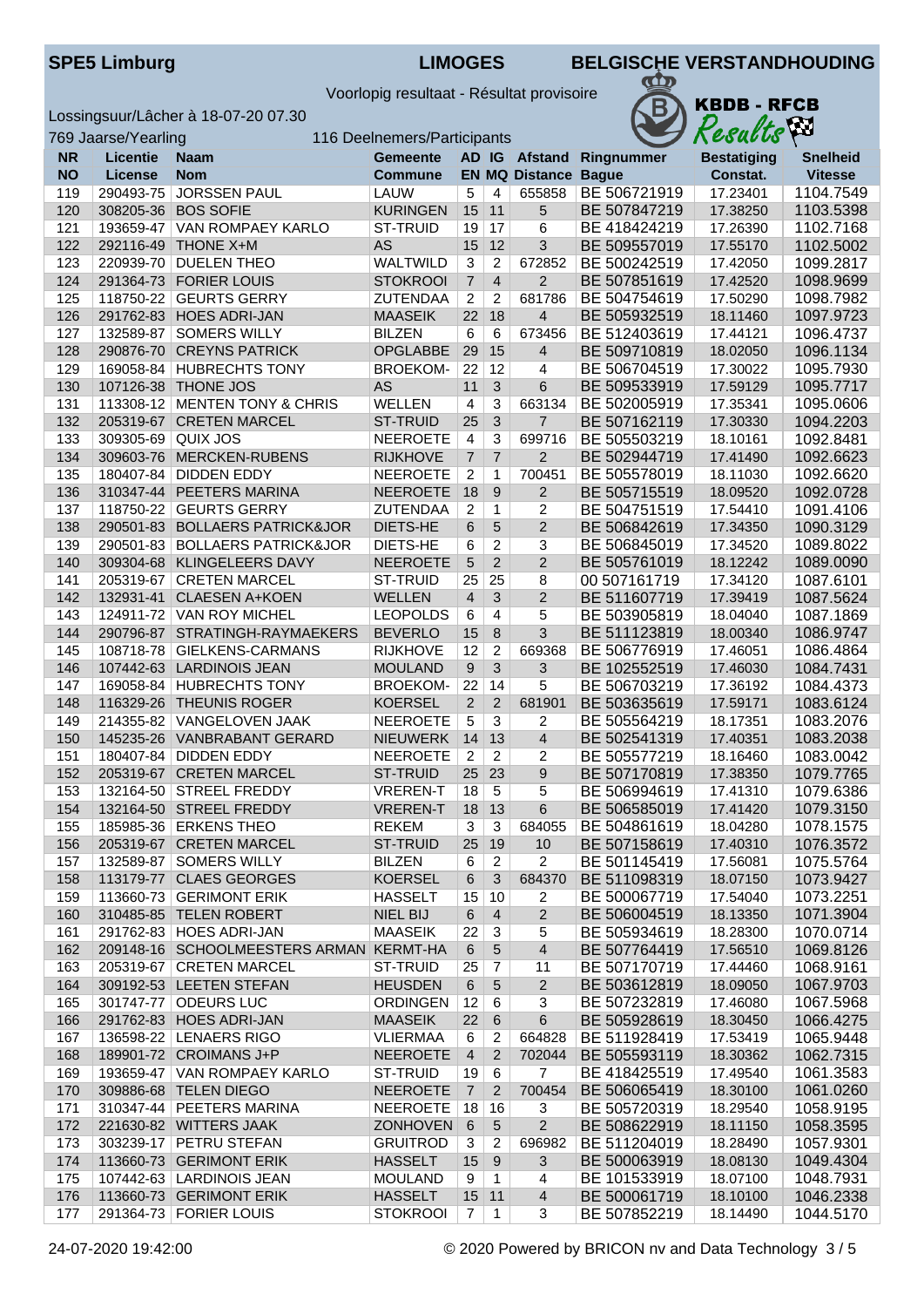|  | <b>SPE5 Limburg</b> |  |
|--|---------------------|--|
|  |                     |  |

KBDB - RFCB<br>Results

 $\pi$ 

Voorlopig resultaat - Résultat provisoire

Lossingsuur/Lâcher à 18-07-20 07.30

769 Jaarse/Yearling 116 Deelnemers/Participants

| <b>NR</b> | <b>Licentie</b>    | Naam                           | <b>Gemeente</b> | AD IG           |                |                         | <b>Afstand Ringnummer</b> | <b>Bestatiging</b> | <b>Snelheid</b> |
|-----------|--------------------|--------------------------------|-----------------|-----------------|----------------|-------------------------|---------------------------|--------------------|-----------------|
| <b>NO</b> | <b>License</b>     | Nom                            | <b>Commune</b>  |                 |                | <b>EN MQ Distance</b>   | <b>Bague</b>              | Constat.           | <b>Vitesse</b>  |
| 178       |                    | 308205-36 BOS SOFIE            | <b>KURINGEN</b> | 15              | 6              | 6                       | BE 507847819              | 18.13040           | 1044.0784       |
| 179       | 193659-47          | <b>VAN ROMPAEY KARLO</b>       | <b>ST-TRUID</b> | 19              | 1              | 8                       | BE 418419519              | 18.00480           | 1043.0184       |
| 180       | 291762-83          | <b>HOES ADRI-JAN</b>           | <b>MAASEIK</b>  | 22              | 21             | $\overline{7}$          | BE 505933519              | 18.46340           | 1041.4968       |
| 181       | 221630-82          | <b>WITTERS JAAK</b>            | ZONHOVEN        | 6               | $\overline{c}$ | 3                       | BE 508623919              | 18.22490           | 1039.6073       |
| 182       |                    | 122026-00 BOONS JOS & ROBBY    | <b>KERMT</b>    | $5\phantom{.0}$ | $\mathbf{1}$   | 671642                  | BE 507894519              | 18.18240           | 1035.8452       |
| 183       |                    | 101176-05 PALMERS MARCEL       | <b>ALKEN</b>    | 15              | $\overline{3}$ | 4                       | BE 502065919              | 18.12189           | 1035.8002       |
|           |                    |                                |                 |                 | 12             |                         |                           |                    | 1035.0082       |
| 184       |                    | 171992-11 SURINX-PLETSERS      | <b>NIEUWERK</b> | 13              |                | 5                       | BE 509923719              | 18.10070           |                 |
| 185       | 290820-14          | <b>GOORTS WILLY</b>            | HERK-DE-        | 11              | 11             | 4                       | BE 504272719              | 18.14179           | 1034.3857       |
| 186       |                    | 189282-35 VANDEPUT-SILLEN      | <b>ZONHOVEN</b> | $\overline{4}$  | $\overline{4}$ | 677161                  | BE 508694519              | 18.25350           | 1032.9137       |
| 187       |                    | 139816-39 KENNES HENRI         | <b>HEPPEN</b>   | 12              | 8              | 687443                  | BE 503884619              | 18.35370           | 1032.7911       |
| 188       |                    | 291762-83 HOES ADRI-JAN        | <b>MAASEIK</b>  | 22              | $\overline{4}$ | 8                       | BE 505924319              | 18.52320           | 1032.3921       |
| 189       | 132164-50          | <b>STREEL FREDDY</b>           | <b>VREREN-T</b> | 18              | 18             | 7                       | BE 506995719              | 18.09580           | 1031.6428       |
| 190       |                    | 101176-05 PALMERS MARCEL       | <b>ALKEN</b>    | 15              | 15             | 5                       | BE 502064519              | 18.15329           | 1030.6122       |
| 191       |                    | 301747-77 ODEURS LUC           | <b>ORDINGEN</b> | 12              | 11             | 4                       | BE 507233819              | 18.08160           | 1030.5755       |
| 192       |                    | 214355-82 VANGELOVEN JAAK      | <b>NEEROETE</b> | $\sqrt{5}$      | $\overline{4}$ | 3                       | BE 505565919              | 18.52111           | 1028.2680       |
| 193       |                    | 204317-35 VANPAESCHEN EDDY     | ZONHOVEN        | 23              | 9              | 677256                  | BE 500186419              | 18.31550           | 1023.1741       |
| 194       |                    | 290796-87 STRATINGH-RAYMAEKERS | <b>BEVERLO</b>  | 15              | $\mathbf{3}$   | $\overline{\mathbf{4}}$ | BE 511122319              | 18.41340           | 1020.6135       |
| 195       | 290796-87          | STRATINGH-RAYMAEKERS           | <b>BEVERLO</b>  | 15              | $\overline{5}$ | 5                       | BE 511494519              | 18.41490           | 1020.2337       |
| 196       |                    | 205319-67 CRETEN MARCEL        | <b>ST-TRUID</b> | 25              | 24             | 12                      | BE 507174319              | 18.14460           | 1019.1811       |
| 197       |                    | 136598-22 LENAERS RIGO         | <b>VLIERMAA</b> | 6               | 6              | 2                       | BE 511928619              | 18.22599           | 1018.1159       |
| 198       |                    |                                |                 |                 | 6              |                         | BE 504917819              |                    | 1016.7973       |
|           |                    | 302670-30 VUERSTAEK GEBROEDERS | LANAKEN         | 8               |                | 679102                  |                           | 18.37530           |                 |
| 199       |                    | 132164-50 STREEL FREDDY        | <b>VREREN-T</b> | 18              | $\overline{3}$ | 8                       | BE 506583319              | 18.19200           | 1016.7613       |
| 200       |                    | 301692-22 CREEMERS+ZOON        | <b>MAASEIK</b>  | 15              | $\overline{2}$ | 703345                  | BE 505908819              | 19.04050           | 1013.3437       |
| 201       |                    | 308196-27 DESSERS JOHNY        | <b>KONINKSE</b> | 3               | 1              | 659310                  | BE 506888919              | 18.21380           | 1011.7807       |
| 202       |                    | 307735-51 DONDERS KATLEEN      | <b>NIEUWERK</b> | 17              | 6              | 4                       | BE 500052619              | 18.22550           | 1011.6590       |
| 203       |                    | 290820-14 GOORTS WILLY         | HERK-DE-        | 11              | 5              | 5                       | BE 504277719              | 18.28469           | 1011.6447       |
| 204       |                    | 146939-81 EVENS JEAN           | <b>PEER</b>     | $6\phantom{1}$  | $\mathbf{3}$   | 3                       | BE 508091119              | 18.54300           | 1010.6282       |
| 205       | 301747-77          | <b>ODEURS LUC</b>              | ORDINGEN        | 12              | 3              | 5                       | BE 507231219              | 18.21070           | 1010.2368       |
| 206       | 171992-11          | SURINX-PLETSERS                | <b>NIEUWERK</b> | 13              | 8              | 6                       | BE 509916919              | 18.26530           | 1008.5901       |
| 207       | 290796-87          | STRATINGH-RAYMAEKERS           | <b>BEVERLO</b>  | 15              | 14             | 6                       | BE 511123919              | 18.50570           | 1006.5497       |
| 208       |                    | 301747-77 ODEURS LUC           | <b>ORDINGEN</b> | 12              | 10             | 6                       | BE 507232219              | 18.24000           | 1005.7829       |
| 209       |                    | 291762-83 HOES ADRI-JAN        | <b>MAASEIK</b>  | 22              | 11             | 9                       | BE 505934319              | 19.12100           | 1003.5253       |
| 210       |                    | 305722-75 NOELS GERT           | <b>HAM</b>      | 12              | 10             | 3                       | BE 503841219              | 18.53160           | 1001.3894       |
| 211       | 132164-50          | <b>STREEL FREDDY</b>           | <b>VREREN-T</b> | 18              | 6              | 9                       | BE 506994119              | 18.29460           | 1000.6826       |
| 212       |                    | 308196-27 DESSERS JOHNY        | <b>KONINKSE</b> | $\mathbf{3}$    | $\mathbf{3}$   | $\overline{c}$          | BE 506889119              | 18.30520           | 997.6445        |
| 213       | 101176-05          | <b>PALMERS MARCEL</b>          | <b>ALKEN</b>    | 15              | 6              | 6                       | BE 502060219              | 18.37379           | 996.5225        |
| 214       |                    | 101176-05 PALMERS MARCEL       | <b>ALKEN</b>    | 15              | 14             | $\overline{7}$          | BE 502073219              | 18.39019           | 994.4372        |
| 215       |                    | 171992-11   SURINX-PLETSERS    | NIEUWERK        | 13              | 2              | 7                       | BE 509926219              | 18.37150           | 992.9202        |
|           |                    | 185985-36 ERKENS THEO          | <b>REKEM</b>    | 3               | $\mathbf{1}$   |                         | BE 504864819              | 19.00160           | 991.0011        |
| 216       |                    |                                |                 |                 |                | 2                       |                           |                    |                 |
| 217       |                    | 227731-72 MOORS J+E            | NEERHARE        | 5               | 2              | 682317                  | BE 504983919              | 18.58560           | 990.3963        |
| 218       |                    | 291762-83 HOES ADRI-JAN        | <b>MAASEIK</b>  | 22              | $\overline{5}$ | 10                      | BE 505928019              | 19.21440           | 990.0365        |
| 219       |                    | 291762-83 HOES ADRI-JAN        | <b>MAASEIK</b>  | 22              | 19             | 11                      | BE 505931519              | 19.22590           | 988.3008        |
| 220       |                    | 185985-36 ERKENS THEO          | <b>REKEM</b>    | $\overline{3}$  | $\overline{2}$ | 3                       | BE 504862919              | 19.02360           | 987.6624        |
| 221       |                    | 301747-77 ODEURS LUC           | <b>ORDINGEN</b> | 12              | $\overline{c}$ | 7                       | BE 507232919              | 18.37370           | 985.2690        |
| 222       |                    | 171992-11 SURINX-PLETSERS      | <b>NIEUWERK</b> | 13              | $\mathbf{1}$   | 8                       | BE 509921819              | 18.42580           | 984.4856        |
| 223       |                    | 189143-90 NEUTS LOUIS          | <b>LEOPOLDS</b> | 7               | 3              | 685280                  | BE 510327519              | 19.06101           | 984.3596        |
| 224       |                    | 305722-75 NOELS GERT           | <b>HAM</b>      | 12              | $\sqrt{5}$     | 4                       | BE 503854119              | 19.05430           | 983.4693        |
| 225       |                    | 307735-51 DONDERS KATLEEN      | <b>NIEUWERK</b> | 17              | 8              | 5                       | BE 500046119              | 18.41500           | 983.1739        |
| 226       |                    | 292116-49 THONE X+M            | AS              | 15              | $\,6\,$        | 4                       | BE 509540319              | 19.11570           | 982.0856        |
| 227       |                    | 204317-35 VANPAESCHEN EDDY     | ZONHOVEN 23     |                 | 15             | $\overline{c}$          | BE 500188719              | 18.59420           | 981.9574        |
| 228       |                    | 291762-83 HOES ADRI-JAN        | <b>MAASEIK</b>  | 22              | $\overline{2}$ | 12                      | BE 505923719              | 19.29070           | 979.8716        |
| 229       |                    | 107126-38 THONE JOS            | AS              | 11              | 11             | $\overline{7}$          | BE 509521019              | 19.14350           | 978.5585        |
| 230       |                    | 290158-31 NOUWEN TOM           | AS              | $\overline{7}$  | $\overline{7}$ | 687262                  | BE 509684519              | 19.12500           | 977.8449        |
| 231       |                    | 107126-38 THONE JOS            | AS              | 11              | $\sqrt{5}$     | 8                       | BE 509532819              | 19.15060           | 977.8414        |
| 232       |                    | 132164-50 STREEL FREDDY        | <b>VREREN-T</b> | 18              | 15             | 10                      | BE 506583619              | 18.46070           | 976.4838        |
|           |                    |                                |                 |                 |                |                         |                           |                    |                 |
| 233       |                    | 132164-50 STREEL FREDDY        | <b>VREREN-T</b> | 18              | 17             | 11                      | BE 506586819              | 18.49090           | 972.1225        |
| 234       |                    | 291735-56 BECKERS BONI         | <b>MELDERT</b>  | $\overline{2}$  | $\mathbf{1}$   | 673059                  | BE 508498519              | 19.04280           | 969.1739        |
| 235       |                    | 132589-87   SOMERS WILLY       | <b>BILZEN</b>   | 6               | 1              | 3                       | BE 501145319              | 19.04560           | 969.0944        |
| 236       | 309305-69 QUIX JOS |                                | <b>NEEROETE</b> | $\overline{4}$  | $\mathbf{1}$   | $\mathbf{2}$            | BE 505547319              | 19.32021           | 969.0888        |